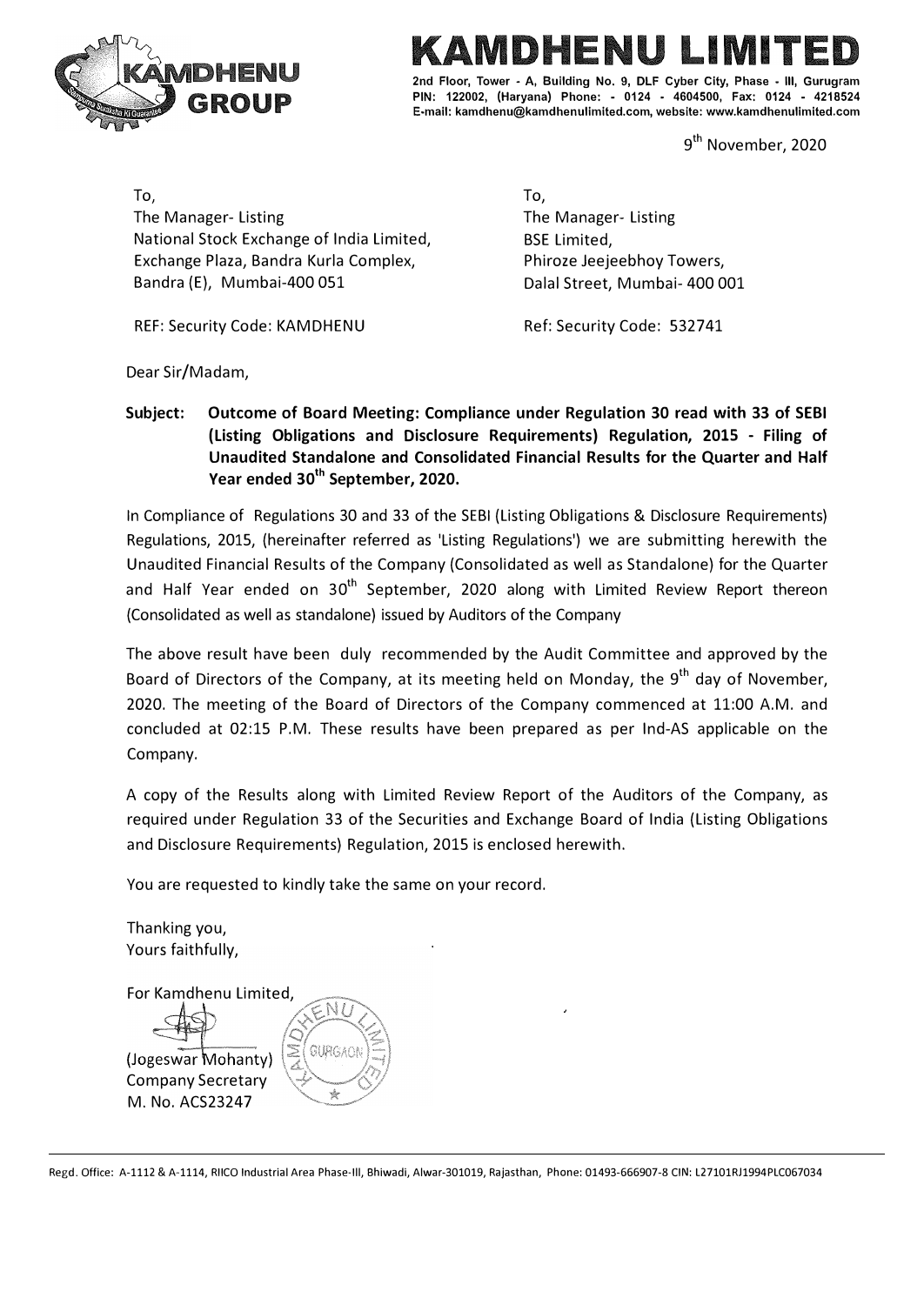## **BSD & Co.**

### Chartered Accountants

Branch Office Delhi: 810, 8th Floor, Antriksh Bhawan, 22 Kasturba Gandhi Marg, New Delhi-110001(Delhi) Tel. : 011-43029888, Email id: delhi@bsdgroup.in website:www.bsdgroup.in

**Independent Auditors' Review Report on the Quarterly and Year to date Unaudited Consolidated Financial Results of the Company pursuant to Regulation 33 of the Securities and Exchange Board of India (Listing Obligations and Disclosure Requirements) Regulations, 2015 as amended** 

To Board of Directors **Kamdhenu Ltd.**  Building 9-A, 2nd Floor, DLF Cyber City, Phase -III, Gurgaon (Haryana)-122002

- 1. We have reviewed the accompanying Statement of Unaudited Consolidated Financial Results of Kamdhenu Limited ("Parent") and its subsidiaries (the parent and its subsidiaries together referred to as 'the group') for the quarter and half year ended 30th September, 2020 (the "Statement") attached herewith, being submitted by the Parent pursuant to the requirement of Regulation 33 of the SEBI (Listing Obligations and Disclosure Requirements) Regulations 2015 as amended ('the Regulation'), read with SEBI Circular No. CIR/CFD/CMD1/44/2019 dated March29, 2019('the Circular'). Attention is invited to Note No. 5 of Financial Results mentioning that the Consolidated Financial results for quarter and half year ended as on 30<sup>th</sup> September, 2019 are not given since Kamdhenu Ventures Ltd. has became subsidiary of the company during quarter ended 31st March, 2020.
- 2. This Statement, which is the responsibility of the Parent's Management and approved by the Parent's Board of Directors, has been prepared in accordance with the recognition and measurement principles laid down in Indian Accounting Standards 34, (Ind AS 34) "Interim Financial Reporting" prescribed under section 133 of the Companies Act,2013 as amended, read with relevant rules issued thereunder and other accounting principles generally accepted in India read with the Circular. Our responsibility is to express a conclusion on the Statement based on our review.
- 3. We conducted our review of the statement in accordance with the Standard on Review Engagements (SRE) 2410, "Review of Interim Financial Information performed by the Independent Auditor of the Entity" issued by the Institute of Chartered Accountants of India. A review of interim financial information consists of making inquiries, primarily of persons responsible for financial and accounting matters, and applying analytical and other review procedures. A review is substantially less in scope than an audit conducted in accordance with Standards on Auditing and consequently does not enable us to obtain assurance that we would become aware of all significant matters that might be identified in an audit. Accordingly, we do not express an audit opinion.

 $A \nsubseteq \frac{25 \text{ D.3}}{4}$ . ·� **I** recounted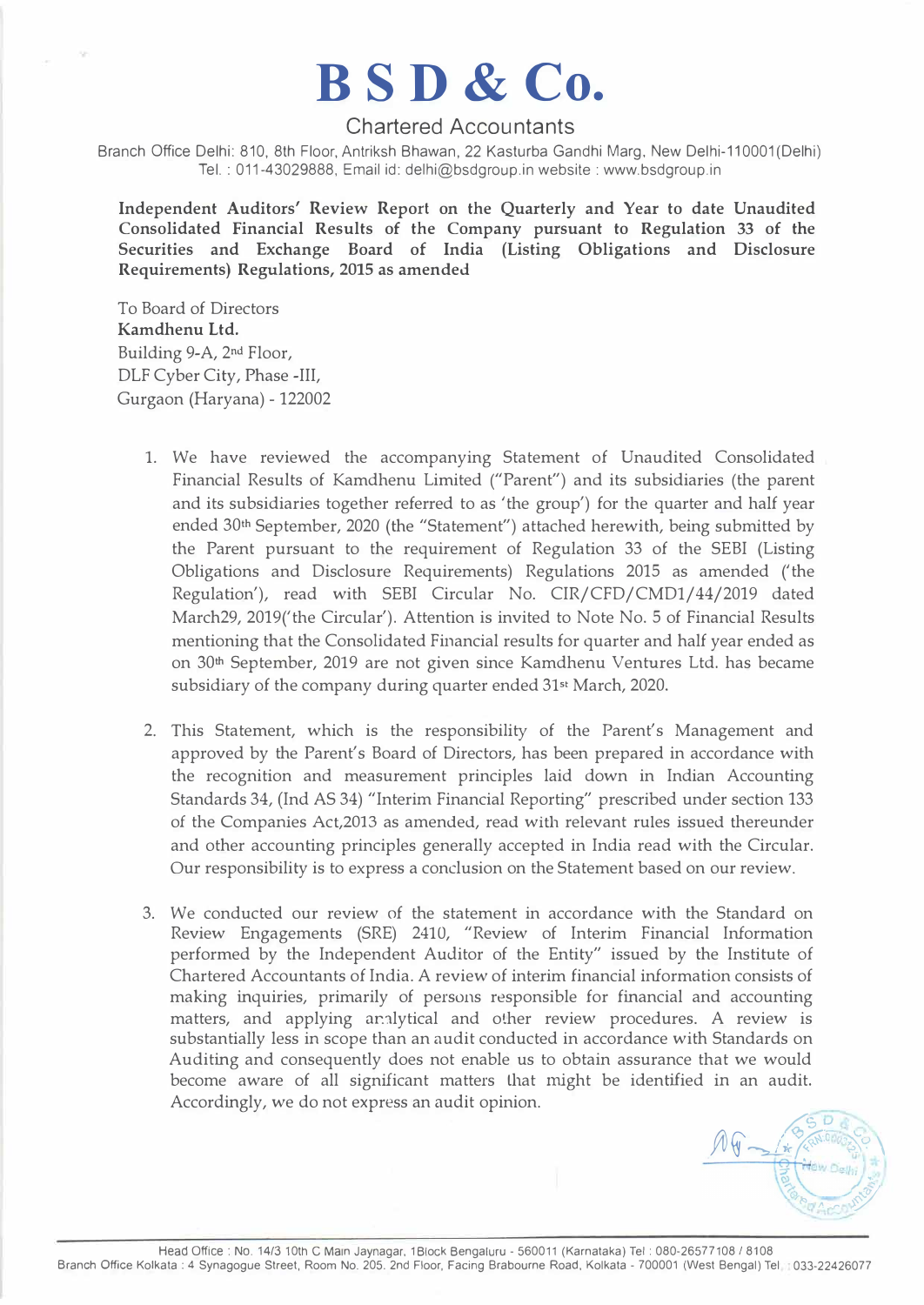We also performed procedures in accordance with the Circular issued by the Securities and Exchange Board of lndia under Regulation 33(8) of the Regulation, to the extent applicable.

- 4. The Statement includes the results of Kamdhenu Ventures Limited (Consolidated) and are certified by the management and our conclusion on the Statement in so far as it relates to the amounts and disclosures in respect of this subsidiary is based solely on the basis of financial statement as certified and procedures performed by us as stated in paragraph 3 above. Our conclusion on the statement is not modified in respect of above matter.
- 5. Based on our review conducted and procedures performed as stated in paragraph 3 above and based on the consideration of the financial statements as certified by the management referred to paragraph 4 above, nothing has come to our attention that causes us to believe that the accompanying statement, prepared in accordance with recognition and measurement principles laid in the aforesaid Indian Accounting Standard specified under Section 133 of Companies Act,2013, as amended, read with relevant rules issued thereunder and other accounting principles generally accepted in India, has not disclosed the information required to be disclosed in terms of Regulation, read with circular, including the manner in which it is to be disclosed, or that it contains any material misstatement.

For  $BSD & Co.$ Chartered Accountants Firm Registration No. 0003125



UDIN: 20070804AAAAEN7371

Place of signature: New Delhi Date: 09th November 2020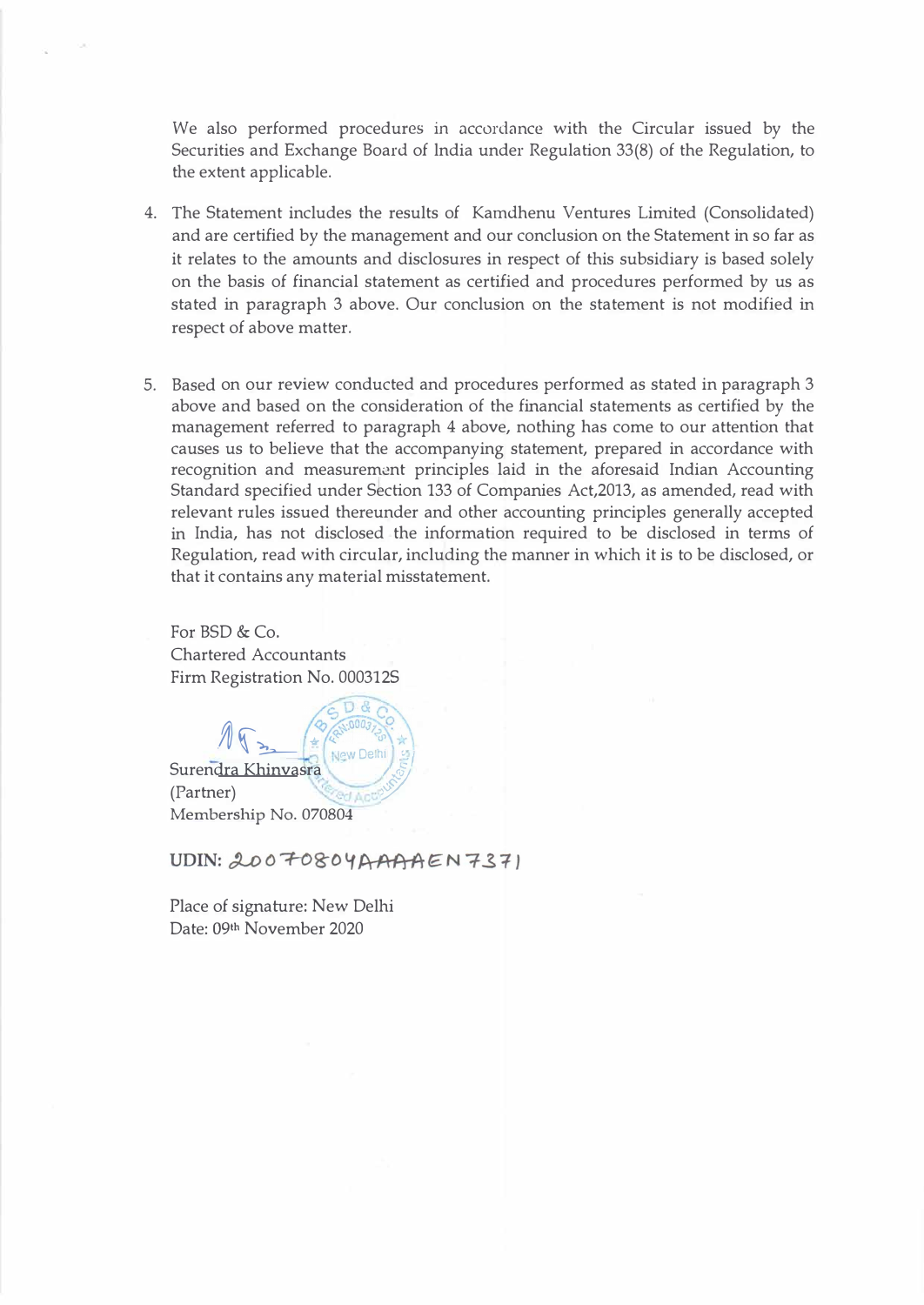## Annexure I: List of entities consolidated as at September 30, 2020

 $\frac{1}{2\pi}$  ,  $\frac{1}{2}$  ,  $\frac{1}{2}$ 

1. Kamdhenu Ventures Ltd. - Wholly owned Subsidiary - Consolidated

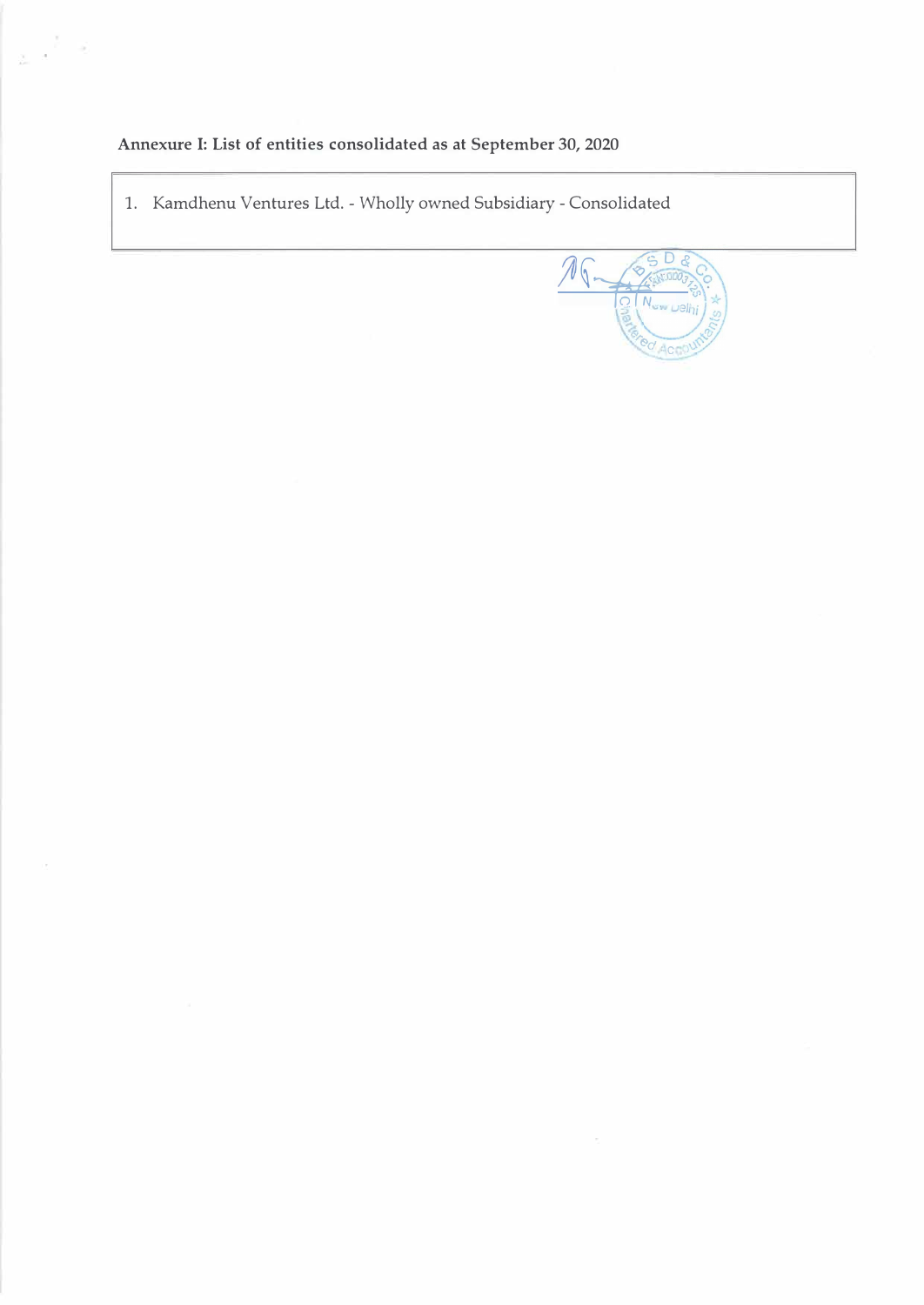## **BSD & Co.**

### Chartered Accountants

Branch Office Delhi: 810, 8th Floor, Antriksh Bhawan, 22 Kasturba Gandhi Marg, New Delhi-110001(Delhi) Tel.: 011-43029888, Email id: delhi@bsdgroup.in website : www.bsdgroup.in

**Independent Auditors' Review Report on the Quarterly and Year to date Unaudited Standalone Financial Results of the Company pursuant to Regulation 33 of the Securities and Exchange Board of India (Listing Obligations and Disclosure Requirements) Regulations, 2015 as amended** 

To The Board of Directors **Kamdhenu Ltd.**  Building 9-A, 2<sup>nd</sup> Floor, DLF Cyber City, Phase -111, Gurgaon (Haryana) - 122002

- 1. We have reviewed the accompanying statement of unaudited Standalone financial results of Kamdhenu Limited ("the company") for the quarter and half year ended  $30<sup>th</sup>$  September 2020 attached herewith, being submitted by the company pursuant to the requirements of Regulations 33 of the SEBI (Listing Obligations and Disclosure Requirements) Regulations, 2015 (as amended).
- 2. This statement is the responsibility of the Company's Management and approved by the Board of Directors has been compiled from the related interim Standalone financial statements which has been prepared in accordance with Indian Accounting Standard 34 "Interim Financial Reporting" (Ind AS 34), specified under Section 133 of the Companies Act, 2013, read with relevant rules issued there under and other accounting principles generally accepted in India. Our responsibility is to issue a report on these financial statements based on our review.
- 3. We conducted our review in accordance with the Standard on Review Engagement (SRE) 2410, "Review of Interim Financial Information performed by the Independent Auditor of the Entity" issued by the Institute of Chartered Accountants of India. This standard requires that we plan and perform the review to obtain moderate assurance as to whether the financial statements are free of material misstatement.
- 4. A review is limited primarily to inquiries of company personnel and analytical procedures applied to financial data and thus provide less assurance than an audit. We have not performed an audit and accordingly, we do not express an audit opinion.
- 5. Based on our review conducted as above, nothing has come to our attention that causes us to believe that the accompanying statement of unaudited Standalone financial results prepared in accordance with applicable accounting standards i.e. Ind AS prescribed under Section 133 of the Companies Act, 2013 read with relevant rules issued there under and other recognized

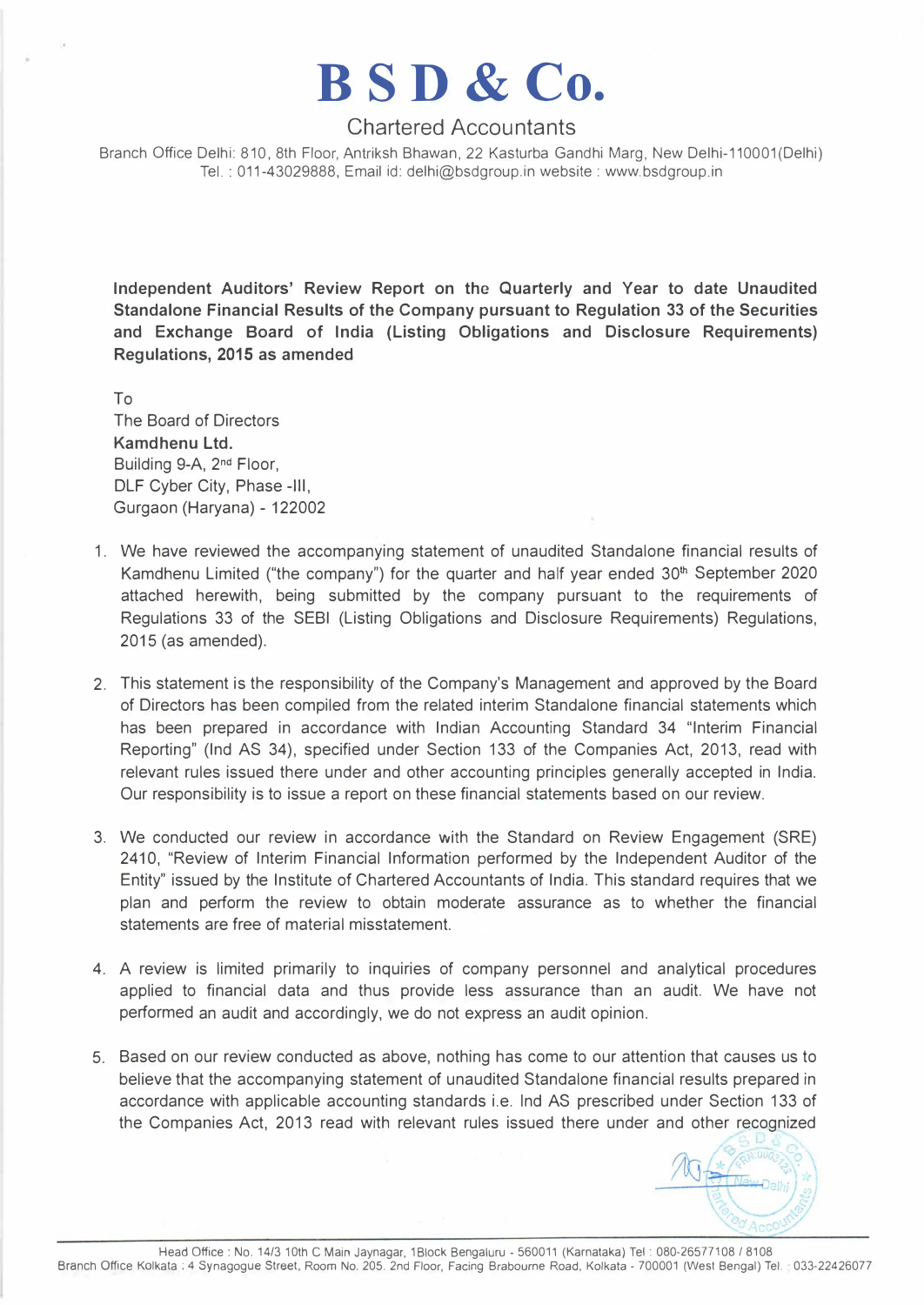accounting practices and policies has not disclosed the information required to be disclosed in terms of Regulation 33 of the SEBI (Listing Obligations and Disclosure Requirements) Regulations, 2015 (as amended) and SEBI Circular dated 5 **th** July, 2016 including the manner in which it is to be disclosed, or that it contains any material misstatement.

For BSD & Co. Chartered Accountants Firm Registration No. 000312S

New Delhi Surendra Khinvasra (Partner) Membership No. 070804

UDIN: 20070804 AAAAEM2373

Place of signature: New Delhi Date: 09**th** November 2020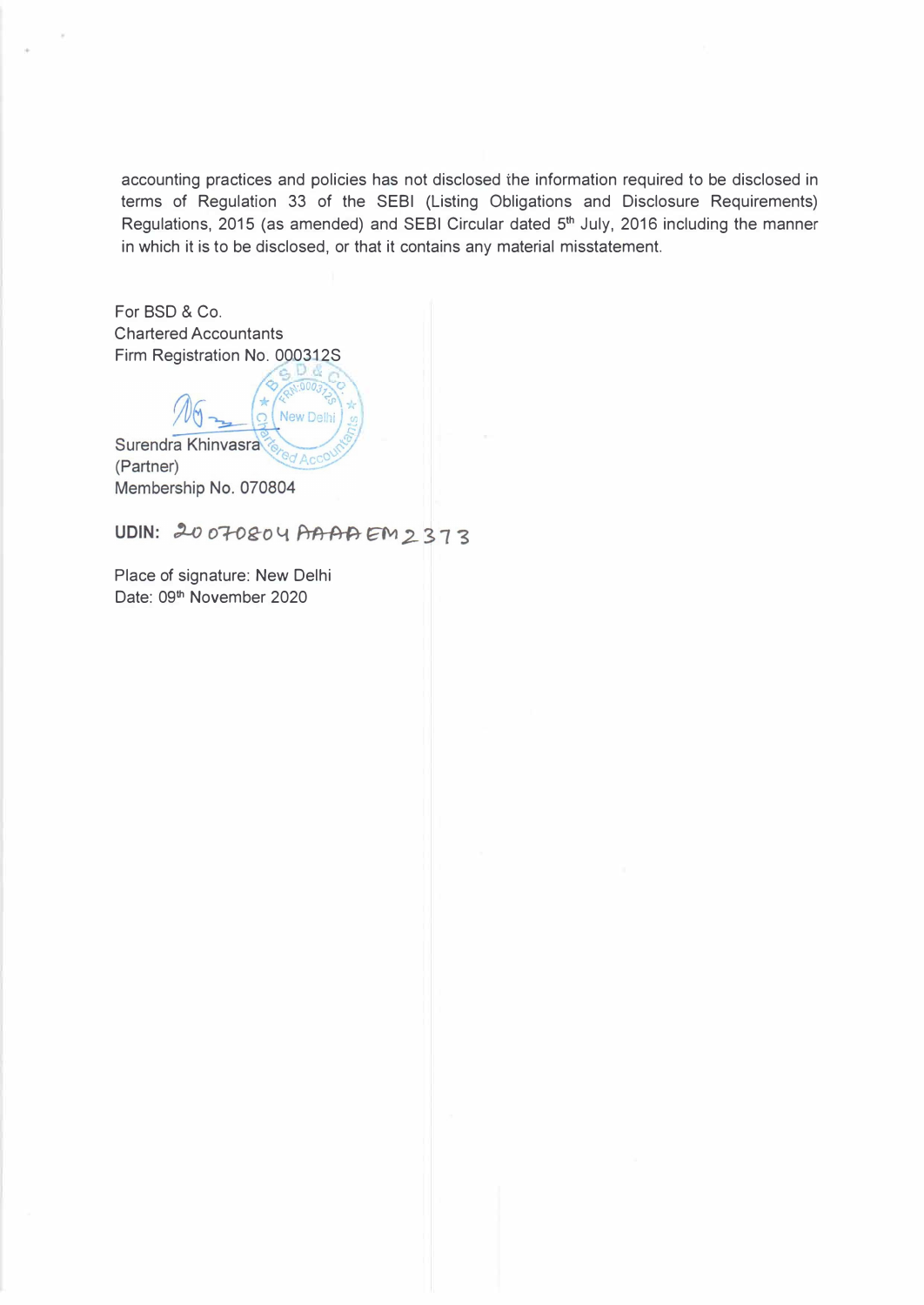#### **KAMDHENU LIMITED**

#### **GIN: L27101RJ1994PLC067034**

Regd.Office: A-1112 & A-1114, **RIICO** Industrial Area, Phase-Ill, Bhiwadi-301019, Alwar, Rajasthan

Corporate Office: 2nd Floor, Tower-A, Building No.9, DLF Cyber City Phase-3, Gurgaon-122 002

Phone no.-0124-4604500 **Fax:** - 0124-4218524 Email:-kamdhenu@kamdhenulimited.comWebsite:-www.kamdhenulimited.com

STATEMENT OF UNAUDITED STANDALONE AND CONSOLIDATED FINANCIAL RESULTS FOR THE QUARTER AND HALF YEAR ENDED 30TH SEPTEMBER, 2020

|                |                                                                                |                      |                          |                  |                      |                  |                          |                        |                  |                        |                              | $(1.37 - 2.01)$   |            |  |
|----------------|--------------------------------------------------------------------------------|----------------------|--------------------------|------------------|----------------------|------------------|--------------------------|------------------------|------------------|------------------------|------------------------------|-------------------|------------|--|
|                |                                                                                | <b>Standalone</b>    |                          |                  | Consolidated         |                  | <b>Standalone</b>        |                        | Consolidated     |                        | <b>Standalone</b>            | Consolidated      |            |  |
|                | <b>Particulars</b>                                                             | <b>Quarter Ended</b> |                          |                  | <b>Quarter Ended</b> |                  |                          | <b>Half Year Ended</b> |                  | <b>Half Year Ended</b> |                              | <b>Year Ended</b> |            |  |
|                |                                                                                | 30.09.2020           | 30.06.2020               | 30.09.2019       | 30.09.2020           | 30.06.2020       | 30.09.2019               | 30.09.2020             | 30.09.2019       | 30.09.2020             | 30.09.2019                   | 31.03.2020        | 31.03.2020 |  |
|                |                                                                                | <b>Unaudited</b>     | <b>Unaudited</b>         | <b>Unaudited</b> | <b>Unaudited</b>     | <b>Unaudited</b> | <b>Unaudited</b>         | <b>Unaudited</b>       | <b>Unaudited</b> | <b>Unaudited</b>       | <b>Unaudited</b>             | Audited           | Audited    |  |
|                | Income                                                                         |                      |                          |                  |                      |                  |                          |                        |                  |                        |                              |                   |            |  |
| a              | Revenue from operations                                                        | 14,637.87            | 8,812.99                 | 23,797.97        | 14,637.87            | 8,812.99         | $\blacksquare$           | 23.450.86              | 46.095.71        | 23,450.86              | ÷.                           | 96.196.45         | 96.196.45  |  |
| b              | Other income                                                                   | 112.49               | 86.19                    | 6.33             | 112.49               | 86.19            | $\sim$                   | 198.68                 | 10.96            | 198.68                 | $\blacksquare$               | 63.38             | 63.38      |  |
|                | <b>Total income</b>                                                            | 14.750.36            | 8,899.18                 | 23,804.30        | 14.750.36            | 8.899.18         |                          | 23,649.54              | 46.106.67        | 23,649.54              | $\blacksquare$               | 96,259.83         | 96,259.83  |  |
| $\overline{2}$ | <b>Expenses</b>                                                                |                      |                          |                  |                      |                  |                          |                        |                  |                        |                              |                   |            |  |
| a              | Cost of Materials Consumed                                                     | 7,877.83             | 3.356.11                 | 8,104.16         | 7,877.83             | 3.356.11         | ۰.                       | 11,233.94              | 15,829.14        | 11,233.94              | $\blacksquare$               | 34,341.13         | 34,341.13  |  |
| b              | Purchases of Stock-in-Trade                                                    | 1.400.28             | 948.30                   | 10,911.11        | 1,400.28             | 948.30           |                          | 2,348.58               | 20,072.96        | 2,348.58               | $\blacksquare$               | 40,071.01         | 40,071.01  |  |
| c.             | Changes in Inventory of Finished Goods,<br>Work-in-Progress and Stock-in-Trade | 48.33                | 861.56                   | (1,336.10)       | 48.33                | 861.56           | ۰                        | 909.89                 | (2,042.81)       | 909.89                 | $\blacksquare$               | (3,362.70)        | (3,362.70) |  |
| d              | <b>Employee Benefits Expense</b>                                               | 1,230.89             | 980,52                   | 1,302.96         | 1,230.89             | 980.52           | $\overline{\phantom{0}}$ | 2,211.41               | 2.481.40         | 2,211.41               | $\blacksquare$               | 5.019.40          | 5,019.40   |  |
| e              | <b>Finance Costs</b>                                                           | 387.51               | 373.40                   | 271.28           | 387.51               | 373.40           |                          | 760.91                 | 533.89           | 760.91                 | $\overline{\phantom{a}}$     | 1,190.19          | 1,190.19   |  |
|                | Depreciation & Amortization Expense                                            | 214.14               | 211.62                   | 207.26           | 214.14               | 211.62           |                          | 425.76                 | 416.02           | 425.76                 |                              | 838.24            | 838.24     |  |
| g              | Other Expenses                                                                 | 3,206.51             | 1.973.91                 | 3,921.52         | 3.207.12             | 1.974.06         |                          | 5.180.42               | 7,396.11         | 5,181.18               | $\blacksquare$               | 15.688.47         | 15,689.43  |  |
|                | <b>Total expenses</b>                                                          | 14,365.49            | 8,705.42                 | 23,382.19        | 14,366.10            | 8,705.57         | $\blacksquare$           | 23,070.91              | 44,686.71        | 23,071.67              | $\blacksquare$               | 93,785.74         | 93,786.70  |  |
|                |                                                                                |                      |                          |                  |                      |                  |                          |                        |                  |                        |                              |                   |            |  |
| $\mathbf{3}$   | Profit before exceptional items and tax<br>$(1-2)$                             | 384.87               | 193.76                   | 422.11           | 384.26               | 193.61           |                          | 578.62                 | 1,419.96         | 577.86                 | ٠                            | 2,474.09          | 2,473.13   |  |
| 4              | <b>Exceptional Items</b>                                                       |                      | $\overline{\phantom{a}}$ |                  | $\sim$               |                  | ٠                        | $\sim$                 | 68.27            |                        | $\overline{\phantom{a}}$     | 2,518.94          | 2,518.94   |  |
| 5 <sup>1</sup> | Profit/(Loss) before tax (3-4)                                                 | 384.87               | 193.76                   | 422.11           | 384.26               | 193.61           |                          | 578.62                 | 1,351.69         | 577.86                 | $\qquad \qquad \blacksquare$ | (44.85)           | (45.81)    |  |

(Rs/Lakhs)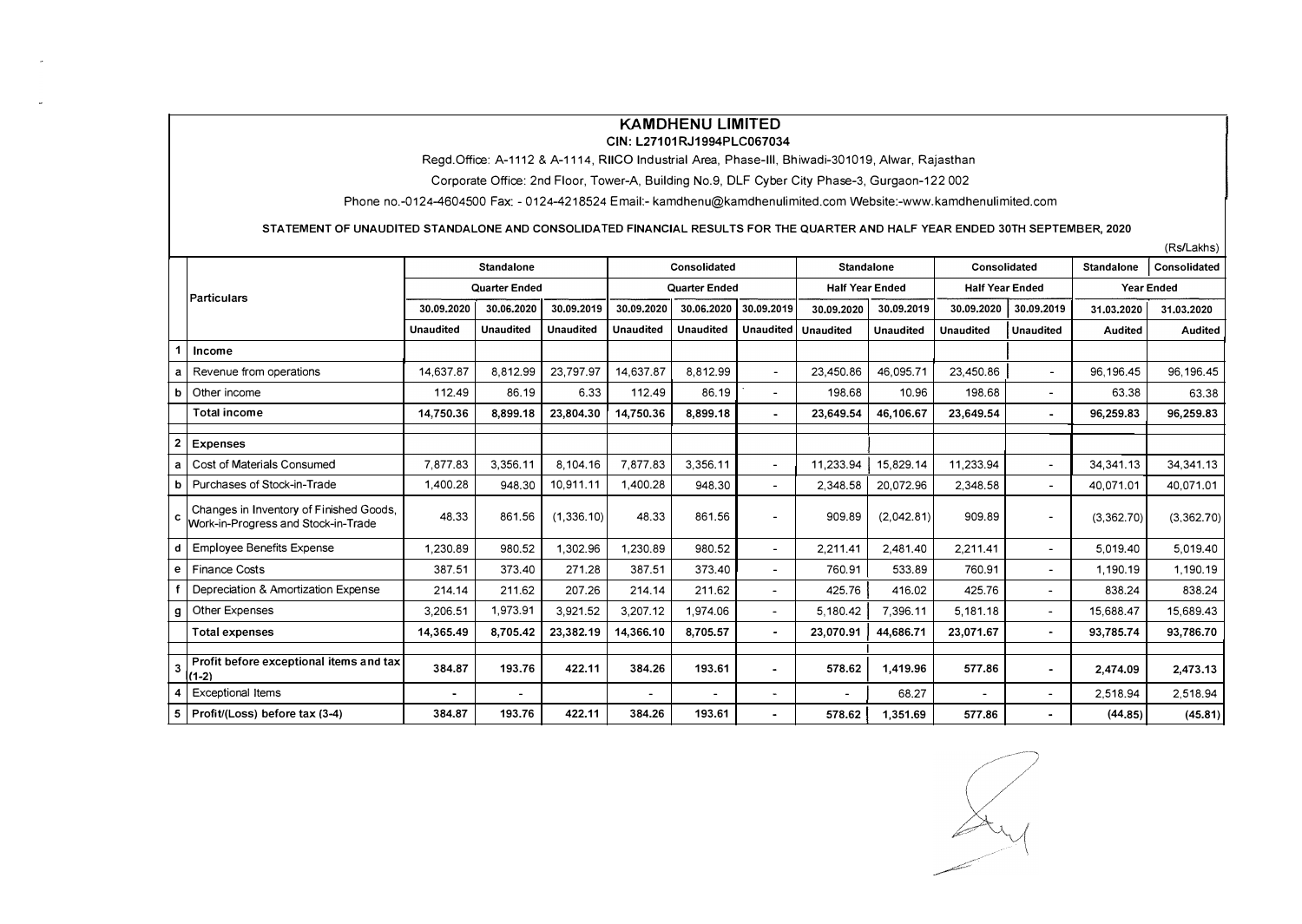| 6  | Tax expense                                                                                                                                    |          |          |          |                          |                                            |                                  |          |          |                                  |                                            |          |                |
|----|------------------------------------------------------------------------------------------------------------------------------------------------|----------|----------|----------|--------------------------|--------------------------------------------|----------------------------------|----------|----------|----------------------------------|--------------------------------------------|----------|----------------|
| a  | Current tax                                                                                                                                    | 121.26   | 72.24    | 82.63    | 121.26                   | 72.24                                      | $\overline{\phantom{0}}$         | 193.50   | 414.96   | 193.50                           | $\tilde{\phantom{a}}$                      | 148.54   | 148.54         |
| b  | Deferred tax                                                                                                                                   | 12.01    | (23.09)  | (312.66) | 12.01                    | (23.09)                                    |                                  | (11.08)  | (323.84) | (11.08)                          | $\sim$                                     | (384.73) | (384.73)       |
| c  | Income Tax of earlier years                                                                                                                    |          |          |          |                          |                                            |                                  |          |          |                                  | $\blacksquare$                             | 3.09     | 3.09           |
|    | <b>Total Tax Expenses</b>                                                                                                                      | 133.27   | 49.15    | (230.03) | 133.27                   | 49.15                                      |                                  | 182.42   | 91.12    | 182.42                           | $\blacksquare$                             | (233.10) | (233.10)       |
|    | Net Profit after tax (5-6)                                                                                                                     | 251.60   | 144.61   | 652.14   | 250.99                   | 144.46                                     |                                  | 396.20   | 1,260.57 | 395.44                           | $\blacksquare$                             | 188.25   | 187.29         |
| 8  | Other Comprehensive Income/ (Loss)                                                                                                             |          |          |          |                          |                                            |                                  |          |          |                                  |                                            |          |                |
| a  | Items that will not be reclassified to profit<br>or loss                                                                                       | (6.54)   | (6.54)   | 1.44     | (6.54)                   | (6.54)                                     | $\blacksquare$                   | (13.08)  | 3.46     | (13.08)                          | $\blacksquare$                             | 6.92     | 6.92           |
| b  | Tax impacts on above                                                                                                                           | 1.49     | 6.75     | 0.27     | 1.49                     | 6.75                                       | L.                               | 8.24     | 3.08     | 8.24                             | $\overline{a}$                             | 2.17     | 2.17           |
|    | <b>Total Other Comprehensive Income/</b><br>(Loss)                                                                                             | (5.05)   | 0.21     | 1.71     | (5.05)                   | 0.21                                       |                                  | (4.84)   | 6.54     | (4.84)                           |                                            | 9.09     | 9.09           |
|    | Total comprehensive income for the<br>period (comprising profit after tax and<br>other comprehensive income after tax<br>for the period) (7+8) | 246.55   | 144.82   | 653.85   | 245.94                   | 144.67                                     |                                  | 391.36   | 1,267.11 | 390.60                           |                                            | 197.34   | 196.38         |
|    | Net Profit attributable to:                                                                                                                    |          |          |          |                          |                                            |                                  |          |          |                                  |                                            |          |                |
|    | Equity holders of the parent                                                                                                                   |          |          |          | 250.99                   | 144.46                                     | $\mathbf{r}$                     |          |          | 395.44                           | $\mathbf{r}$                               |          | 187.29         |
|    | Non-controlling interests                                                                                                                      |          |          |          | $\blacksquare$<br>Ξ      | $\blacksquare$<br>$\blacksquare$           | $\blacksquare$<br>$\blacksquare$ |          |          | $\blacksquare$<br>$\blacksquare$ | $\overline{\phantom{a}}$<br>$\blacksquare$ |          | $\blacksquare$ |
|    | <b>Other Comprehensive income</b><br>attributable to:                                                                                          |          |          |          | $\overline{\phantom{0}}$ |                                            | ÷                                |          |          |                                  | $\blacksquare$                             |          |                |
|    | Equity holders of the parent                                                                                                                   |          |          |          | (5.05)                   | 0.21                                       | $\mathbf{r}$                     |          |          | (4.84)                           | $\blacksquare$                             |          | 9.09           |
|    | Non-controlling interests                                                                                                                      |          |          |          | $\blacksquare$           | $\overline{a}$                             | $\blacksquare$                   |          |          |                                  | $\blacksquare$                             |          | $\blacksquare$ |
|    | <b>Total Comprehensive income</b><br>attributable to:                                                                                          |          |          |          | $\overline{a}$           |                                            |                                  |          |          |                                  | $\overline{\phantom{a}}$                   |          |                |
|    | Equity holders of the parent                                                                                                                   |          |          |          | 245.94                   | 144.67                                     |                                  |          |          | 390.60                           | $\blacksquare$                             |          | 196.38         |
|    | Non-controlling interests                                                                                                                      |          |          |          | $\blacksquare$           | $\overline{a}$                             | $\blacksquare$                   |          |          | $\overline{a}$                   | $\blacksquare$                             |          |                |
| 10 | Earnings per share in rupees: (Not<br>Annualised)                                                                                              |          |          |          | $\sim$<br>$\blacksquare$ | $\overline{\phantom{a}}$<br>$\blacksquare$ | $\blacksquare$                   |          |          | $\overline{\phantom{a}}$         | $\sim$<br>$\blacksquare$                   |          | $\blacksquare$ |
|    | - Basic (in Rupees)                                                                                                                            | 0.94     | 0.54     | 2.46     | 0.94                     | 0.54                                       | $\blacksquare$                   | 1.48     | 4.75     | 1.47                             | $\blacksquare$                             | 0.71     | 0.71           |
|    | - Diluted (in Rupees)                                                                                                                          | 0.94     | 0.54     | 2.45     | 0.94                     | 0.54                                       | $\overline{a}$                   | 1.48     | 4.74     | 1.47                             | $\overline{a}$                             | 0.70     | 0.70           |
|    | Paid-up equity share capital (Face Value<br>of Rs.10 each)                                                                                     | 2,693.55 | 2,693.55 | 2,654.33 | 2,693.55                 | 2,693.55                                   |                                  | 2,693.55 | 2,654.33 | 2,693.55                         |                                            | 2,654.33 | 2,654.33       |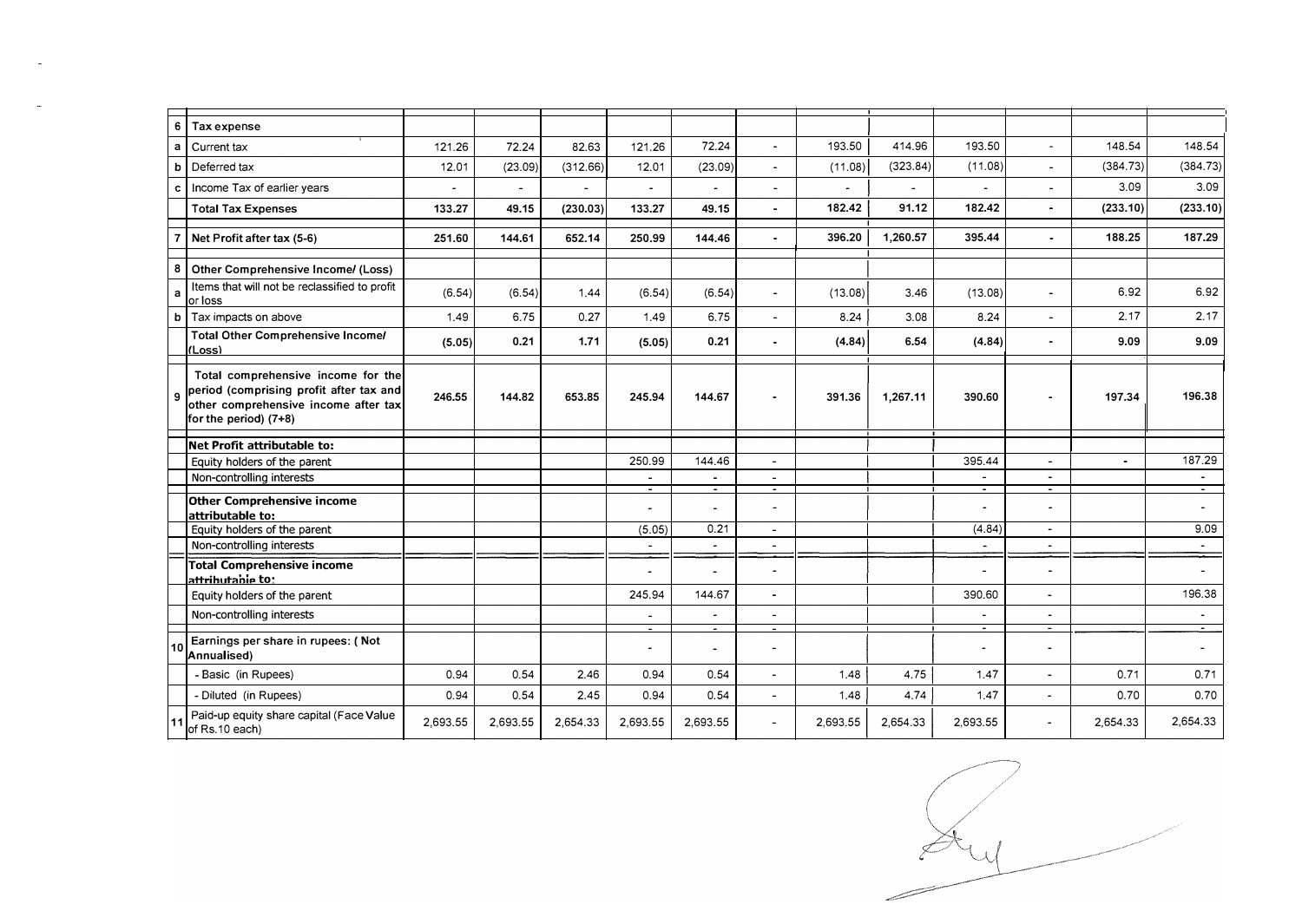|     | STANDALONE AND CONSOLIDATED STATEMENT OF ASSETS AND LIABILITIES AS AT 30TH SEPTEMBER, 2020 |                   |            |                | (Rs/Lakhs)     |
|-----|--------------------------------------------------------------------------------------------|-------------------|------------|----------------|----------------|
|     |                                                                                            | <b>Standalone</b> |            |                | Consolidated   |
|     | <b>Particulars</b>                                                                         | As at             | As at      | As at          | As at          |
|     |                                                                                            | 30.09.2020        | 31.03.2020 | 30.09.2020     | 31.03.2020     |
|     |                                                                                            | <b>Unaudited</b>  | Audited    | Unaudited      | Audited        |
|     | <b>ASSETS</b>                                                                              |                   |            |                |                |
|     | <b>Non-Current Assets</b>                                                                  |                   |            |                |                |
| (a) | <b>Property Plant and Equipment</b>                                                        | 7,667.08          | 7,940.02   | 7,667.08       | 7,940.02       |
| (b) | <b>Capital Work in Process</b>                                                             | 154.40            | 112.32     | 154.40         | 112.32         |
| (c) | <b>Right of use Assets</b>                                                                 | 588.27            | 676.21     | 588.27         | 676.21         |
| (d) | <b>Goodwill on Consolidation</b>                                                           |                   |            | 0.83           | 0.83           |
|     | (e) Financial Assets                                                                       |                   |            |                |                |
|     | (i) Investments in Subsidiary                                                              | 3.04              | 3.04       | $\blacksquare$ | $\blacksquare$ |
|     | (ii) Other Investments                                                                     | 249.86            | 267.60     | 249.86         | 267.60         |
|     | (iii) Loans                                                                                |                   |            |                |                |
|     | (iv) Other Financial Assets                                                                | 290.86            | 287.44     | 291.06         | 287.64         |
| (f) | Other Non-Current Assets                                                                   | 1,177.08          | 1.089.56   | 1,177.08       | 1,089.56       |
|     | <b>Total Non-Current Assets</b>                                                            | 10,130.59         | 10,376.19  | 10,128.58      | 10,374.18      |
|     |                                                                                            |                   |            |                |                |
| 2   | <b>Current Assets</b>                                                                      |                   |            |                |                |
| (a) | <b>Inventories</b>                                                                         | 6.635.87          | 7.824.21   | 6.635.87       | 7,824.21       |
|     | (b) Financial Assets                                                                       |                   |            |                |                |
|     | (i) Investment                                                                             | 472.44            | 353.30     | 472.44         | 353.30         |
|     | (ii) Trade receivables                                                                     | 18,746.11         | 21,211.20  | 18,746.11      | 21,211.20      |
|     | (iii) Cash and Cash Equivalents                                                            | 255.41            | 265.03     | 257.91         | 267.76         |
|     | (iv) Bank Balances other than (iii) above                                                  | 240.19            | 225.79     | 240.19         | 225.79         |
|     | $(v)$ Loans                                                                                | 50.86             | 48.38      | 50.86          | 48.38          |
|     | (vi) Other Financial Assets                                                                | 3,767.22          | 4,223.16   | 3,767.22       | 4,223.16       |
| (c) | Other Current Assets                                                                       | 2,521.88          | 1,877.71   | 2,521.88       | 1,877.71       |
|     | <b>Total Current Assets</b>                                                                | 32,689.98         | 36,028.78  | 32,692.48      | 36,031.51      |
|     |                                                                                            |                   |            |                |                |
|     | <b>TOTAL ASSETS</b>                                                                        | 42,820.57         | 46,404.97  | 42,821.06      | 46,405.69      |

Emp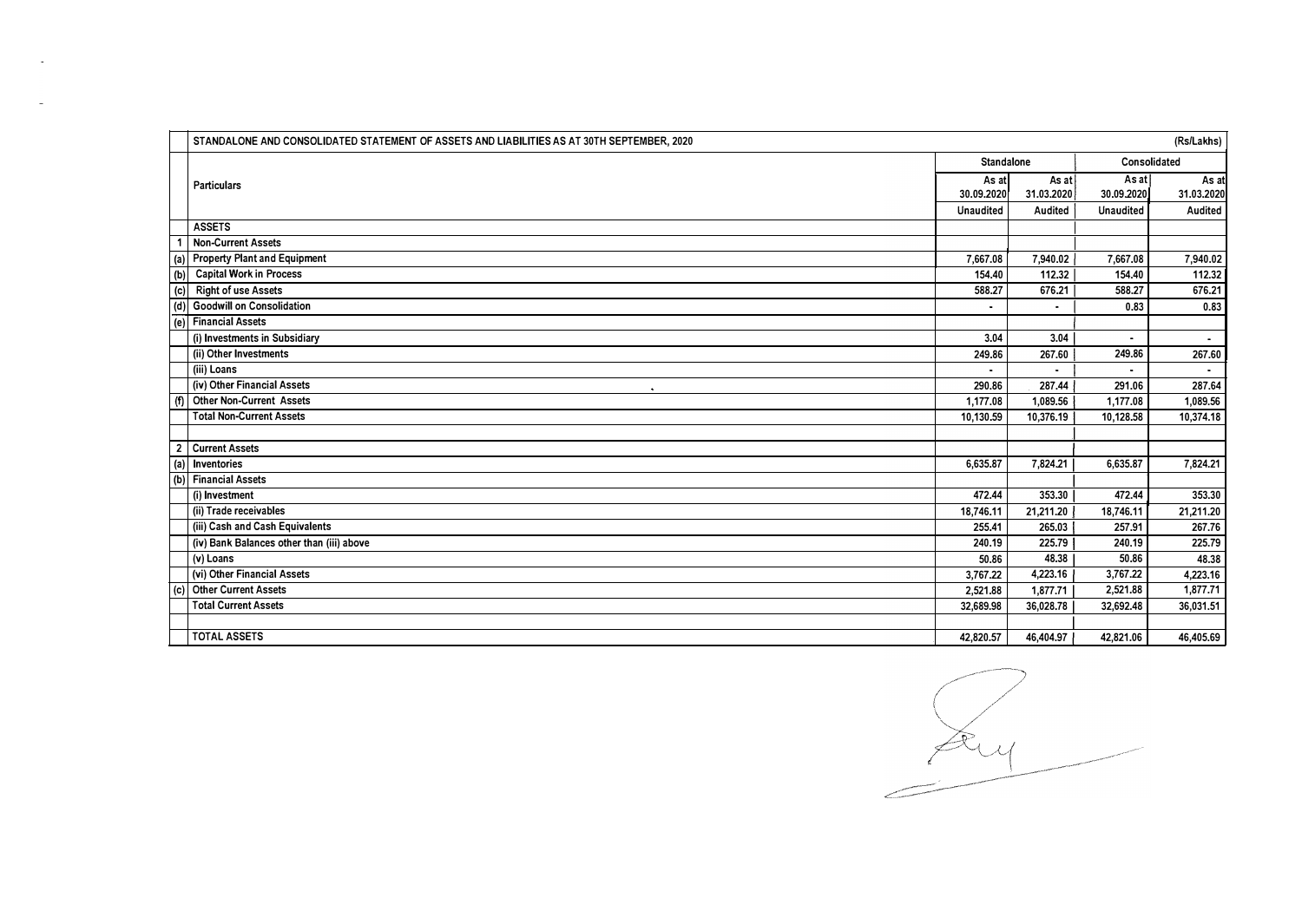|                | <b>EQUITY AND LIABILITIES</b>                                                            |           |           |           |                |
|----------------|------------------------------------------------------------------------------------------|-----------|-----------|-----------|----------------|
|                | <b>EQUITY</b>                                                                            |           |           |           |                |
|                | (a) Equity Share Capital                                                                 | 2,693.55  | 2,654.33  | 2,693.55  | 2,654.33       |
|                | (b) Other Equity                                                                         | 15,672.13 | 15,415.45 | 15,670.42 | 15,414.50      |
|                | <b>Total Equity</b>                                                                      | 18,365.68 | 18.069.78 | 18,363.97 | 18,068.83      |
|                |                                                                                          |           |           |           |                |
|                | <b>LIABILITIES</b>                                                                       |           |           |           |                |
|                | <b>Non-Current Liabilities</b>                                                           |           |           |           |                |
|                | (a) Financial Liabilities                                                                |           |           |           |                |
|                | (i) Borrowings                                                                           | 687.21    | 43.51     | 687.21    | 43.51          |
|                | (ii) Lease Liabilities                                                                   | 578.50    | 658.20    | 578.50    | 658.20         |
|                | (iii) Other Financial Liabilities                                                        | 760.54    | 729.27    | 760.54    | 729.27         |
|                | (b) Provisions                                                                           | 417.46    | 399.91    | 417.46    | 399.91         |
|                | (c) Deferred Tax Liabilities (Net)                                                       | 541.53    | 560.84    | 541.53    | 560.84         |
|                | <b>Total Non-Current Liabilities</b>                                                     | 2,985.24  | 2,391.73  | 2,985.24  | 2,391.73       |
|                |                                                                                          |           |           |           |                |
| $\overline{2}$ | <b>Current Liabilities</b>                                                               |           |           |           |                |
|                | (a) Financial Liabilities                                                                |           |           |           |                |
|                | (i) Borrowings                                                                           | 9,976.08  | 11,747.82 | 9,978.08  | 11,748.82      |
|                | (ii) Lease Liabilities                                                                   | 166.74    | 165.34    | 166.74    | 165.34         |
|                | (iii) Trade payables                                                                     |           |           |           |                |
|                | - total outstanding dues of micro enterprises and small enterprises                      | 1,148.60  | 1,649.77  | 1,148.60  | 1,649,77       |
|                | - total outstanding dues of creditors other than micro enterprises and small enterprises | 7,595.78  | 10,559.44 | 7,595.98  | 10,560.11      |
|                | (iv) Other financial liabilities                                                         | 1,579.45  | 869.98    | 1,579.45  | 869.98         |
|                | (b) Other Current Liabilities                                                            | 940.70    | 894.04    | 940.70    | 894.04         |
| $\overline{5}$ | Provisions                                                                               | 62.30     | 57.07     | 62.30     | 57.07          |
| (d)            | <b>Current Tax Liabilities (Net)</b>                                                     |           |           |           | $\blacksquare$ |
|                | <b>Total Current Liabilities</b>                                                         | 21,469.65 | 25,943.46 | 21,471.85 | 25,945.13      |
|                |                                                                                          |           |           |           |                |
|                | <b>Total Liabilities</b>                                                                 | 24,454.89 | 28,335.19 | 24,457.09 | 28,336.86      |
|                |                                                                                          |           |           |           |                |
|                | TOTAL EQUITY AND LIABILITIES                                                             | 42,820.57 | 46,404.97 | 42,821.06 | 46,405.69      |

 $\sim 10^7$ 

 $\sim$ 

Lug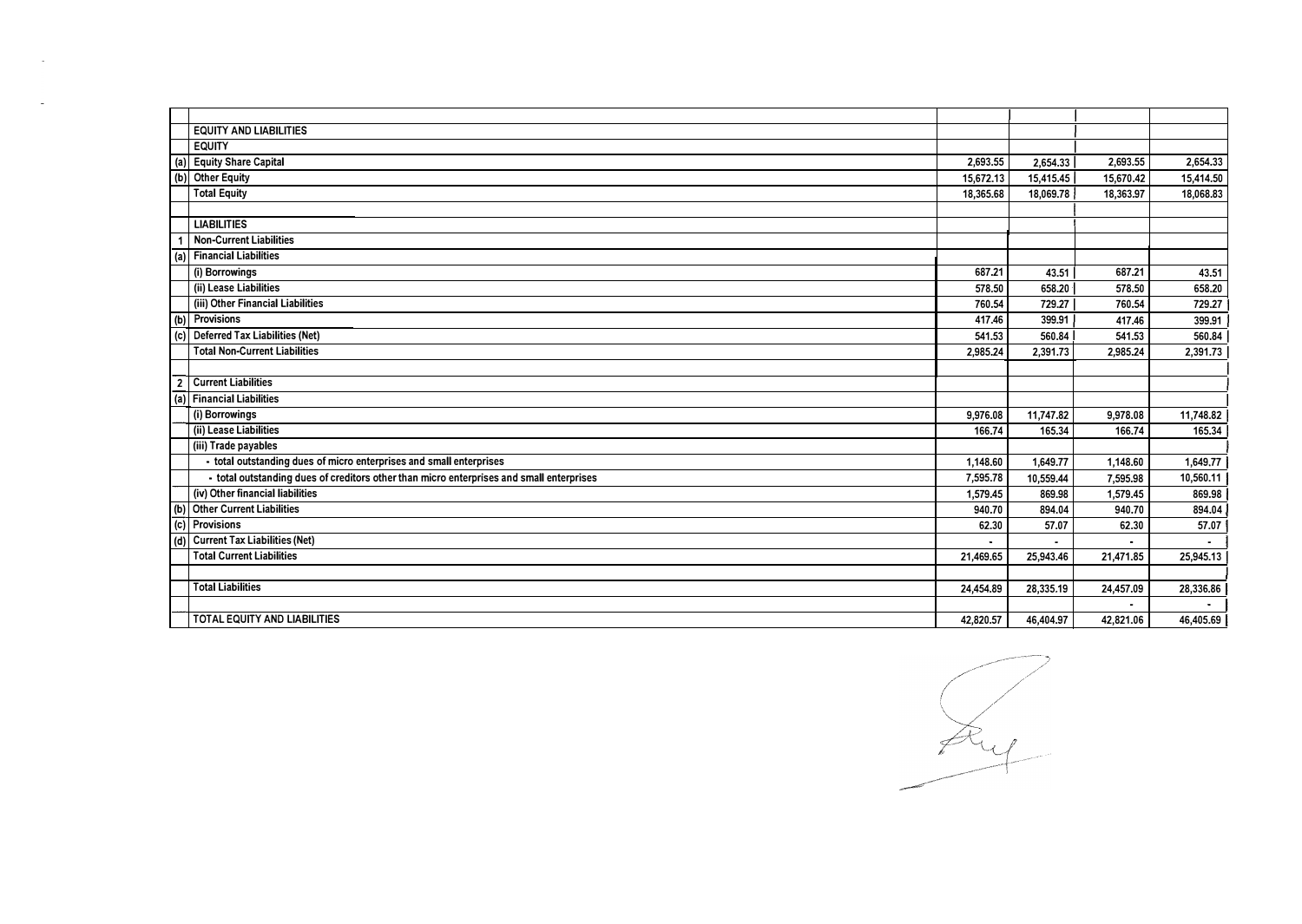Standalone and Consolidated Segmentwise Revenue, Results, Assets and Liabilities (Rs/Lakhs)

n.

 $\sim$ 

| <b>Particulars</b> |                                                               |                      | <b>Standalone</b> |                  |                  | Consolidated |                        | <b>Standalone</b> |                        | Consolidated     |                          | <b>Standalone</b> | Consolidated     |
|--------------------|---------------------------------------------------------------|----------------------|-------------------|------------------|------------------|--------------|------------------------|-------------------|------------------------|------------------|--------------------------|-------------------|------------------|
|                    |                                                               | <b>Quarter Ended</b> |                   | Consolidated     |                  |              | <b>Half Year Ended</b> |                   | <b>Half Year Ended</b> |                  | <b>Year Ended</b>        |                   |                  |
|                    |                                                               | 30.09.2020           | 30.06.2020        | 30.09.2019       | 30.09.2020       | 30.06.2020   | 30.09.2019             | 30.09.2020        | 30.09.2019             | 30.09.2020       | 30.09.2019               | 31.03.2020        | 31.03.2020       |
|                    |                                                               | <b>Unaudited</b>     | <b>Unaudited</b>  | <b>Unaudited</b> | <b>Unaudited</b> | Unaudited    | <b>Unaudited</b>       | Unaudited         | Unaudited              | <b>Unaudited</b> | <b>Unaudited</b>         | <b>Audited</b>    | <b>Unaudited</b> |
|                    | <b>Segment Revenue</b>                                        |                      |                   |                  |                  |              |                        |                   |                        |                  |                          |                   |                  |
|                    | Steel                                                         | 9,717.39             | 5,057.28          | 19,144.37        | 9,717.39         | 5,057.28     |                        | 14,774.67         | 37,487.55              | 14,774.67        | $\blacksquare$           | 73,628.98         | 73,628.98        |
|                    | - Paints                                                      | 4,920.48             | 3,755.71          | 4,653.60         | 4,920.48         | 3,755.71     |                        | 8.676.19          | 8,608.16               | 8,676.19         | $\blacksquare$           | 22,567.47         | 22,567.47        |
|                    | <b>Gross Revenue from Operations</b>                          | 14,637.87            | 8,812.99          | 23,797.97        | 14,637.87        | 8,812.99     |                        | 23,450.86         | 46,095.71              | 23,450.86        |                          | 96,196.45         | 96,196.45        |
|                    |                                                               |                      |                   |                  |                  |              |                        |                   |                        |                  |                          |                   |                  |
| IB.I               | Segment Results                                               |                      |                   |                  |                  |              |                        |                   |                        |                  |                          |                   |                  |
|                    | Steel                                                         | 1,183.36             | 1,006.07          | 1.114.75         | 1.183.36         | 1.006.07     | $\blacksquare$         | 2,189.43          | 2,683.12               | 2,189.43         | $\overline{\phantom{a}}$ | 2,810.83          | 2,810.83         |
|                    | - Paints                                                      | (205.71)             | (214.11)          | (164.34)         | (205.71)         | (214.11)     |                        | (419.82)          | (280.04)               | (419.82)         | $\blacksquare$           | (479.84)          | (479.84)         |
|                    | Profit/(Loss) before finance cost, Tax &<br>unallocable items | 977.65               | 791.95            | 950.42           | 977.65           | 791.95       |                        | 1,769.60          | 2,403.08               | 1,769.60         | $\ddot{\phantom{0}}$     | 2,330.99          | 2,330.99         |
|                    | Less: Finance cost                                            | 387.51               | 373.40            | 271.28           | 387.51           | 373.40       |                        | 760.91            | 533.89                 | 760.91           | $\overline{\phantom{a}}$ | 1,190.19          | 1,190.19         |
|                    | Less: Other Unallocable Expenditure net<br>of Income          | 205.28               | 224.79            | 257.02           | 205.89           | 224.94       |                        | 430.08            | 517.50                 | 430.83           | $\blacksquare$           | 1,185.65          | 1,186.60         |
|                    | <b>Total Profit before Tax</b>                                | 384.87               | 193.76            | 422.12           | 384.26           | 193.61       |                        | 578.62            | 1,351.69               | 577.86           |                          | (44.85)           | (45.81)          |
|                    |                                                               |                      |                   |                  |                  |              |                        |                   |                        |                  |                          |                   |                  |
| c                  | <b>Segment Assets</b>                                         |                      |                   |                  |                  |              |                        |                   |                        |                  |                          |                   |                  |
|                    | Steel                                                         | 21,255.88            | 22,060.41         | 22,354.08        | 21,255.88        | 22,060.41    | $\blacksquare$         | 21,255.88         | 22,354.08              | 21,255.88        | $\overline{\phantom{a}}$ | 22,305.59         | 22,305.59        |
|                    | - Paints                                                      | 20,313.64            | 21,194.59         | 19,467.92        | 20,313.64        | 21,194.59    |                        | 20,313.64         | 19,467.92              | 20,313.64        | $\blacksquare$           | 22,845.86         | 22,845.86        |
|                    | - Unallocable                                                 | 1,251.06             | 1.269.83          | 637.65           | 1,251.54         | 1,270.55     |                        | 1.251.06          | 637.65                 | 1,251.54         |                          | 1,253.52          | 1,254.24         |
|                    | <b>Total Segment Assets</b>                                   | 42,820.58            | 44,524.82         | 42,459.65        | 42,821.06        | 44,525.54    |                        | 42,820.58         | 42,459.65              | 42,821.06        | $\blacksquare$           | 46,404.97         | 46,405.69        |
|                    |                                                               |                      |                   |                  |                  |              |                        |                   |                        |                  |                          |                   |                  |
| D                  | <b>Segment Liabilities</b>                                    |                      |                   |                  |                  |              |                        |                   |                        |                  |                          |                   |                  |
|                    | Steel                                                         | 8,376.75             | 9.355.44          | 8,436.58         | 8.376.75         | 9.355.44     |                        | 8.376.75          | 8.436.58               | 8.376.75         | $\blacksquare$           | 10,257.86         | 10,257.86        |
|                    | - Paints                                                      | 15,536.62            | 16,384.57         | 14,242.66        | 15,536.62        | 16,384.57    |                        | 15,536.62         | 14,242.66              | 15,536.62        |                          | 17,516.50         | 17,516.50        |
|                    | - Unallocable                                                 | 541.53               | 530.99            | 625.81           | 543.72           | 532.81       |                        | 541.53            | 625.81                 | 543.72           | $\blacksquare$           | 560.83            | 562.50           |
|                    | <b>Total Segment Liabilities</b>                              | 24,454.90            | 26,271.00         | 23,305.06        | 24,457.09        | 26,272.82    |                        | 24,454.90         | 23,305.06              | 24,457.09        |                          | 28,335.19         | 28,336.86        |

 $\frac{d\mu}{d\mu}$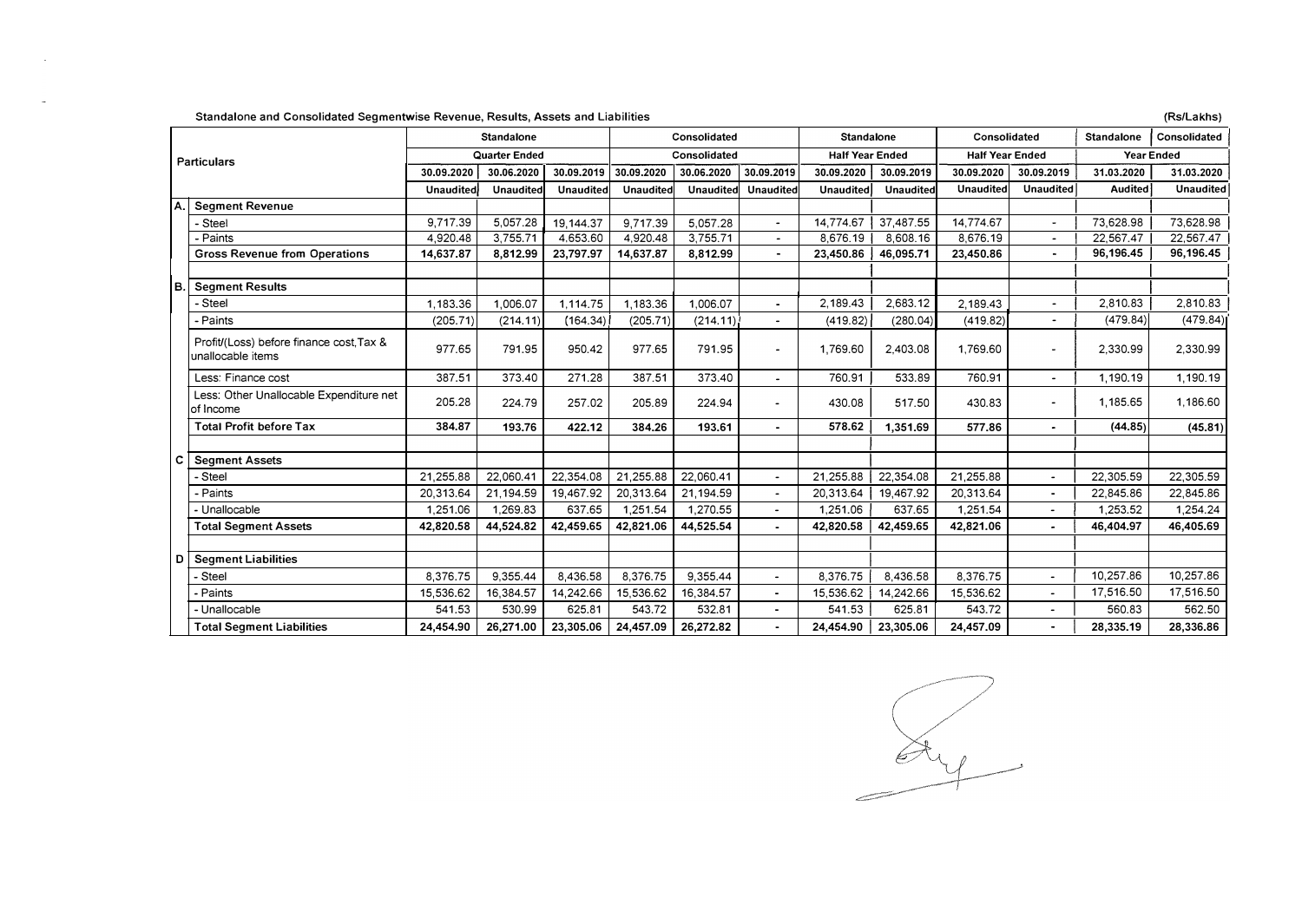|    | Statement of Standalone and Consolidated Cash Flows for the half year ended 30th September 2020 |                        |                  |                  | (Rs./Lakhs)            |
|----|-------------------------------------------------------------------------------------------------|------------------------|------------------|------------------|------------------------|
|    |                                                                                                 | <b>Half Year Ended</b> |                  |                  | <b>Half Year Ended</b> |
|    | Particulars                                                                                     | <b>Standalone</b>      |                  |                  | Consolidated           |
|    |                                                                                                 | 30.09.2020             | 30.09.2019       | 30.09.2020       | 30.09.2019             |
|    |                                                                                                 | <b>Unaudited</b>       | <b>Unaudited</b> | <b>Unaudited</b> | <b>Unaudited</b>       |
| А. | CASH FLOW FROM OPERATING ACTIVITIES                                                             |                        |                  |                  |                        |
|    | Profit before exceptional items and tax                                                         | 578.62                 | 1,419.96         | 577.86           |                        |
|    | Non cash adjustment to Profit before exceptional items and tax                                  |                        |                  |                  |                        |
|    | Interest Income                                                                                 | (13.27)                | (10.96)          | (13.27)          |                        |
|    | Depreciation and amortization                                                                   | 425.76                 | 416.02           | 425.76           |                        |
|    | <b>Interest Expenses</b>                                                                        | 760.91                 | 533.89           | 760.91           |                        |
|    | Share Based Payments to Employees                                                               |                        | 96.93            |                  |                        |
|    | Remeasurement of the Defined Benefit Plan                                                       | 27.44                  | 25.14            | 27.44            |                        |
|    | Loss/ (Gain) on disposal of Property, Plant and Equipment                                       | (1.38)                 | (0.07)           | (1.38)           |                        |
|    | Unrealised Loss/(Gain) on valuation of PMS measured at fair value                               | (167.23)               | $\blacksquare$   | (167.23)         |                        |
|    | Realized Gain/(Loss) on PMS                                                                     | 48.09                  | $\blacksquare$   | 48.09            |                        |
|    | Ind AS adjustment for Fair Value                                                                | (5.11)                 | 40.07            | (5.11)           |                        |
|    | Provision for Expected Credit Loss                                                              | 92.43                  | 169.77           | 92.43            |                        |
|    |                                                                                                 | 1,746.26               | 2,690.75         | 1,745.50         | ٠                      |
|    | <b>Adjustments for:</b>                                                                         |                        |                  |                  |                        |
|    | Inventories                                                                                     | 1,188.34               | 206.03           | 1,188.34         |                        |
|    | <b>Trade Receivables</b>                                                                        | 2.372.66               | 3,173.80         | 2,372.66         |                        |
|    | Other Bank Balances                                                                             | (14.40)                | (5.86)           | (14.40)          |                        |
|    | Other Non Current Financial Assets                                                              | (0.02)                 | (66.68)          | (0.02)           |                        |
|    | Non Current Loan                                                                                |                        | 3.80             |                  |                        |
|    | Current Loan                                                                                    | (2.48)                 | (15.06)          | (2.48)           |                        |
|    | <b>Other Current Financial Assets</b>                                                           | 462.90                 | (2,767.05)       | 462.90           |                        |
|    | <b>Other Current Assets</b>                                                                     | (644.17)               | (1,301.95)       | (644.17)         |                        |
|    | Other Non Current Assets                                                                        | 18.98                  | (159.78)         | 18.98            |                        |
|    | <b>Trade Payables</b>                                                                           | (3,464.83)             | (1,448.01)       | (3,465.31)       |                        |
|    | <b>Other Current Financial Liabilities</b>                                                      | (14.56)                | (256.60)         | (14.56)          |                        |
|    | Other Current Liabilites                                                                        | 46.66                  | 198.26           | 46.66            |                        |
|    | Other Non-Current Financial Liabilites                                                          | 32.98                  | (70.94)          | 32.98            |                        |
|    | <b>Cash Used from Operation</b>                                                                 |                        |                  |                  |                        |
|    | Income Taxes paid (net)                                                                         | (224.99)               | (414.96)         | (224.99)         | $\blacksquare$         |
|    | Net Cash Flow from Operating Activities (A)                                                     | 1,503.33               | (234.24)         | 1,502.10         |                        |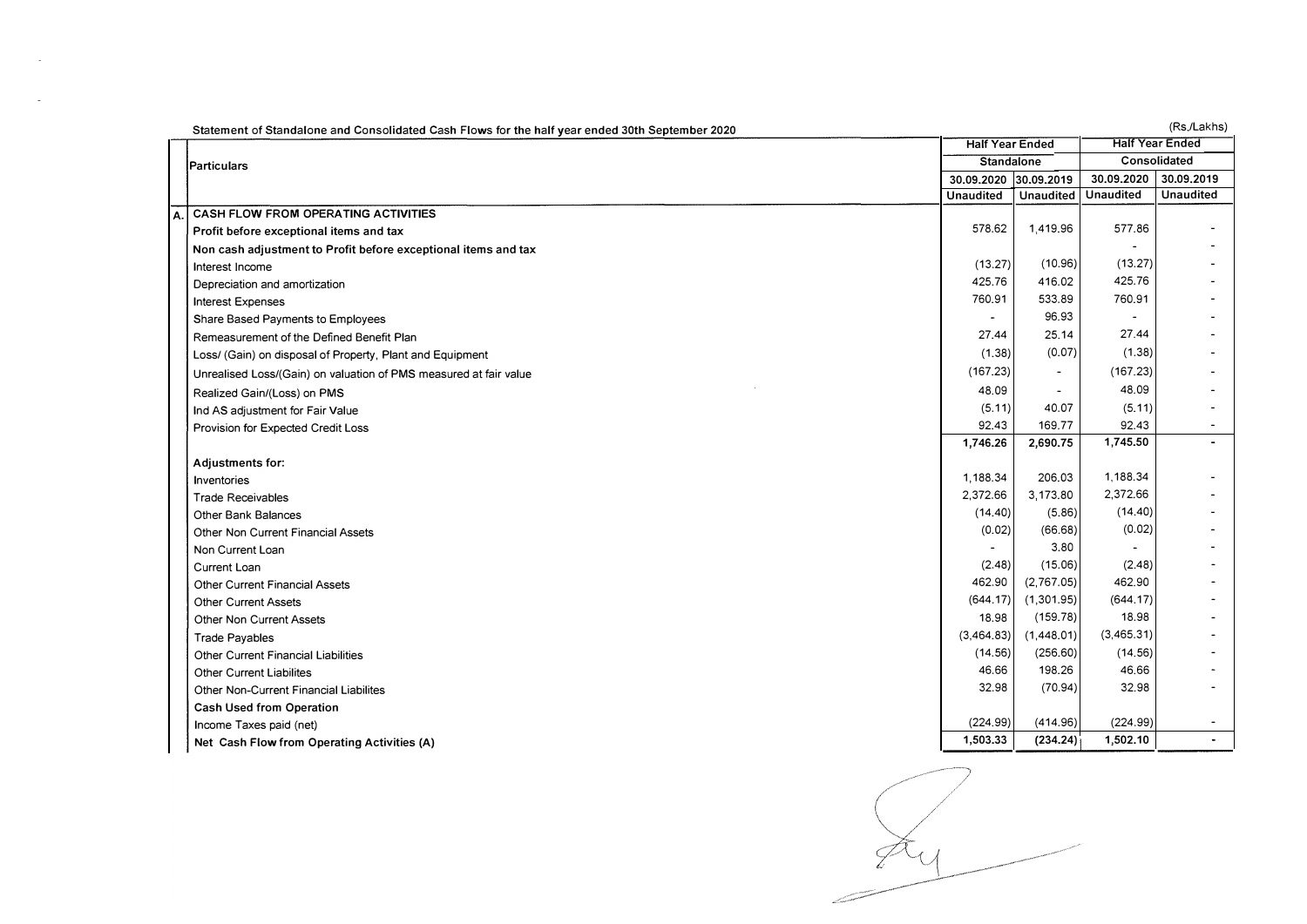|  | <b>B. CASH FLOW FROM INVESTING ACTIVITIES</b>                |             |                          |             |        |
|--|--------------------------------------------------------------|-------------|--------------------------|-------------|--------|
|  | Payment for acquisition of Property, Plant and Equipment     | (361.23)    | (491.43)                 | (361.23)    |        |
|  | Proceeds from sale in PMS (Net of Purchase)                  |             |                          |             |        |
|  | Proceeds from sale of Property, Plant and Equipment          | 2.58        | 23.40                    | 2.58        |        |
|  | <b>Interest Received</b>                                     | 6.31        | 10.96                    | 6.31        |        |
|  | Net Cash Flow from Investing Activites (B)                   | (352.34)    | (457.07)                 | (352.34)    |        |
|  | C. CASH FLOW FROM FINANCING ACTIVITIES                       |             |                          |             |        |
|  | Interest Paid                                                | (706.94)    | (533.89)                 | (706.94)    |        |
|  | Repayment of Lease Liability and Interest theron             | (117.82)    | (54.83)                  | (117.82)    |        |
|  | Proceeds from Borrowings                                     | 1,662.06    | 639.27                   | 1,663.06    |        |
|  | Repayment of Borrowings                                      | (2,037.14)  | $\overline{\phantom{a}}$ | (2,037.14)  |        |
|  | Money received against ESOP/share warrant issued             | 39.23       | 71.62                    | 39.23       | $\sim$ |
|  | Net Cash (used in) from Financing Activites (C)              | (1, 160.61) | 122.17                   | (1, 159.61) |        |
|  | Net increase/(decrease) in Cash and Cash Equivalents (A+B+C) | (9.62)      | (569.14)                 | (9.85)      |        |
|  | <b>Opening Balance Cash and Cash Equivalents</b>             | 265.03      | 927.10                   | 267.76      |        |
|  | <b>Closing Balance Cash and Cash Equivalents</b>             | 255.41      | 357.96                   | 257.91      |        |
|  |                                                              |             |                          |             |        |

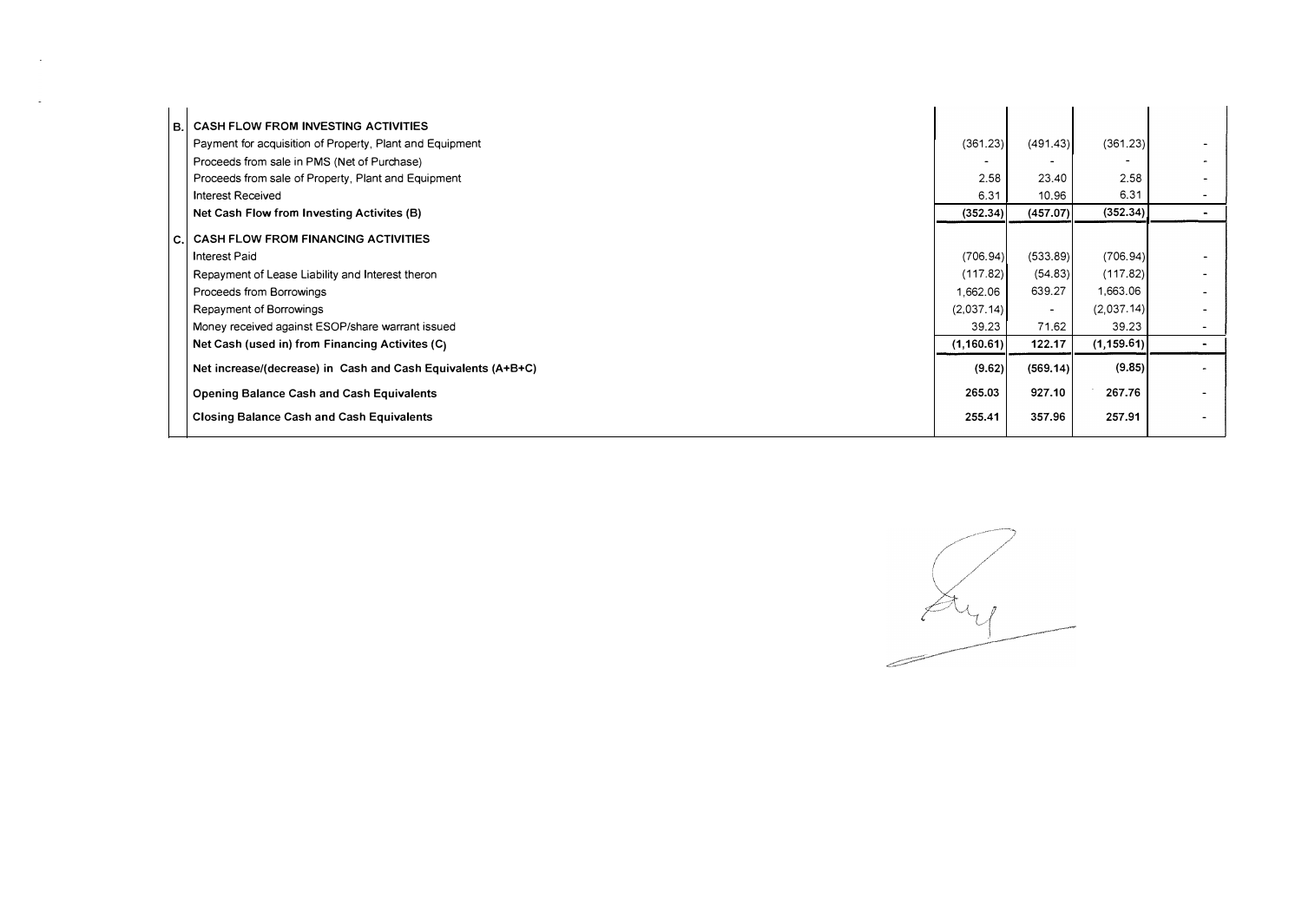**Notes:** 

|                  | quarter and half year ended 30th September, 2020 have been limited reviewed by the Statutory Auditors of the Company.                                                                                                                                                                                                                                                                                                                                                                                                                                                                                                                           |
|------------------|-------------------------------------------------------------------------------------------------------------------------------------------------------------------------------------------------------------------------------------------------------------------------------------------------------------------------------------------------------------------------------------------------------------------------------------------------------------------------------------------------------------------------------------------------------------------------------------------------------------------------------------------------|
|                  | 2 The Consolidated financial results of the company and its subsidiary have been prepared as per Ind AS 110 "Consolidated financial statements".                                                                                                                                                                                                                                                                                                                                                                                                                                                                                                |
|                  | 3 The company continues to monitor the impact of COVID 19 on its business including its impact on customers, supply chain etc.Due care has been exercised on significant accounting judgement and<br>estimates including in relation to recoverability of receivables, inventory and other financial assets based on information available to date while preparing the company's financial results as of and for the<br>quarter and half year ended 30th September, 2020                                                                                                                                                                        |
|                  | 4 The draft scheme of arrangement of the Company and Kamdhenu Concast Ltd, Kamdhenu Overseas Ltd, Kamdhenu Paint Industries Ltd, Kamdhenu Infradevelopers Ltd, Kamdhenu Nutrients Pvt Ltd,<br>Kay2 Steel Ltd, Tiptop Promoters Pvt Ltd, Kamdhenu Ventures Ltd and Kamdhenu Colour and Coatings Ltd and their respective shareholders and creditors was approved by the Board of Directors.<br>National Stock Exchange and Bombay Stock Exchange vide their observation letters dated 28.09.2020 have made their observations in the draft Scheme, accordingly, the company is required to submit<br>the petition before NCLT within six months. |
|                  | 5 Kamdhenu Ventures Limited became subsidiary of the company during the quarter ended 31st March, 2020, accordingly consolidated financial figures for previous corresponding quarter and half year<br>ended 30th September, 2019 are not given.                                                                                                                                                                                                                                                                                                                                                                                                |
|                  | 6 The unaudited financial results of the company for the quarter and half year ended 30th September 2020 are also available on the Company's website (www.kamdhenulimited.com) and on the website of<br>BSE (www.bseindia.com) and NSE (www.nseindia.com) in accordance with the provision of (Listing obligations and Disclosure Requirements) Regulation, 2015.                                                                                                                                                                                                                                                                               |
|                  | For and on behalf of the Board of Directors                                                                                                                                                                                                                                                                                                                                                                                                                                                                                                                                                                                                     |
|                  | Kamdhenu Limited                                                                                                                                                                                                                                                                                                                                                                                                                                                                                                                                                                                                                                |
|                  |                                                                                                                                                                                                                                                                                                                                                                                                                                                                                                                                                                                                                                                 |
|                  | (Satish Kumar Agarwal)                                                                                                                                                                                                                                                                                                                                                                                                                                                                                                                                                                                                                          |
| Place: Gurgaon   | Chairman & Managing Director                                                                                                                                                                                                                                                                                                                                                                                                                                                                                                                                                                                                                    |
| Date: 09.11.2020 | DIN: 00005981                                                                                                                                                                                                                                                                                                                                                                                                                                                                                                                                                                                                                                   |

1 The above results were reviewed and recommended by the Audit Committee & approved by the Board of Directors at their respective meetings held on 09th November, 2020. The financial results for the